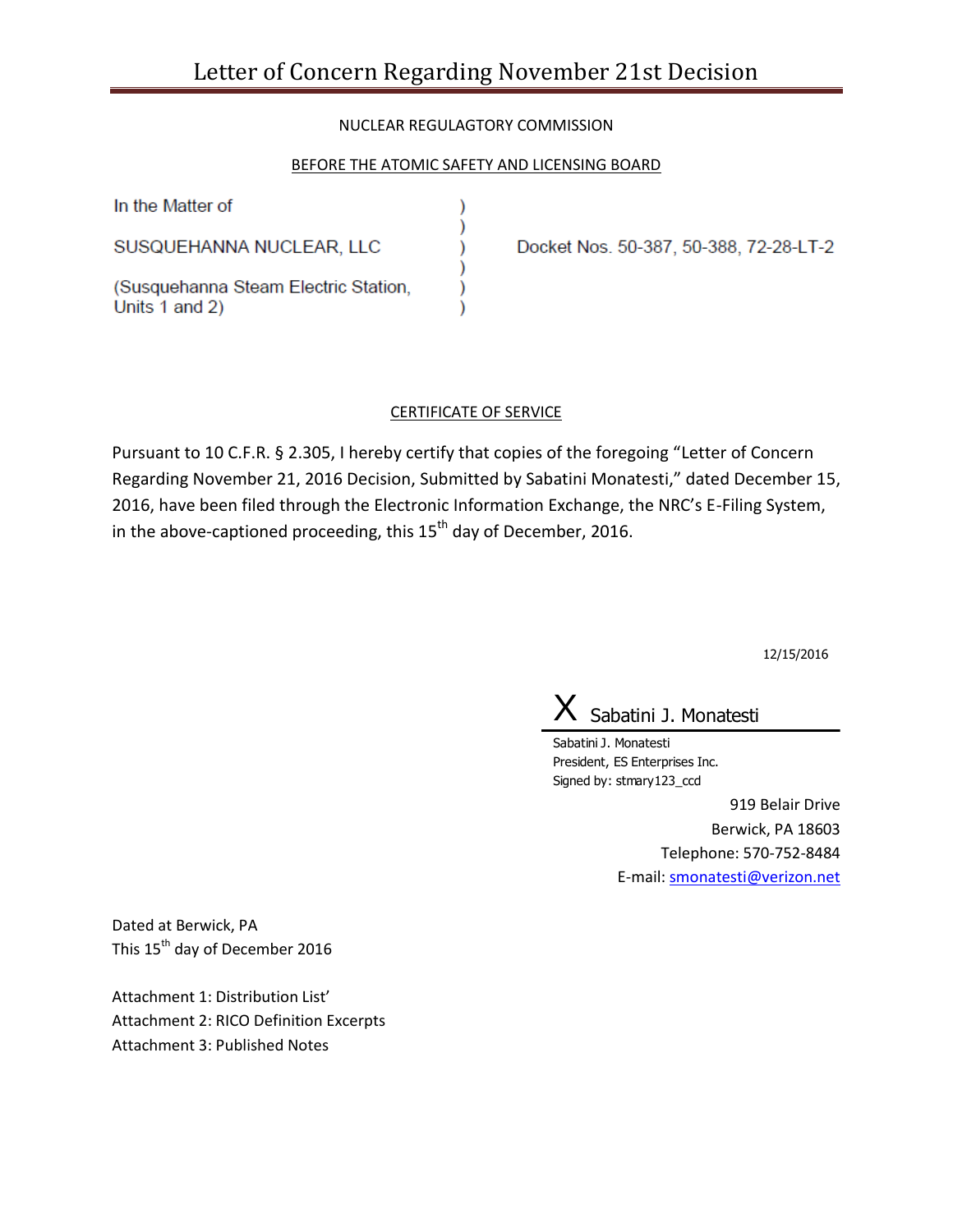# Letter of Concern Regarding November 21st Decision

U.S. Nuclear Regulatory Commission Office of Commission Appellate Adjudication Mail Stop: O-7H4 Washington, DC 20555-0001 OCAA Mail Center E-mail: [ocaamail@nrc.gov](mailto:ocaamail@nrc.gov)

Atomic Safety and Licensing Board Panel U.S. Nuclear Regulatory Commission Mail Stop T-3F23 Washington, DC 20555-0001

William J. Froehlich, Chairman Atomic Safety and Licensing Board Panel Administrative Judge U.S. Nuclear Regulatory Commission Washington, DC 20555-0001 E-mail: [william.forehlich@nrc.gov](mailto:william.forehlich@nrc.gov)

G. Paul Bollwerk, III Atomic Safety and Licensing Board Panel Administrative Judge Atomic Safety and Licensing Board Panel U.S. Nuclear Regulatory Commission Washington, DC 20555-0001 E-mail: [paul.bollwerk@nrc.gov](mailto:paul.bollwerk@nrc.gov)

Dr. Gary S. Arnold Atomic Safety and Licensing Board Panel Administrative Judge U.S. Nuclear Regulatory Commission Washington, DC 20555-0001 E-mail: [gary.arnold@nrc.gov](mailto:gary.arnold@nrc.gov)

[Catherine.Scott@nrc.gov](mailto:Catherine.Scott@nrc.gov) [Beth.Mizuno@nrc.gov](mailto:Beth.Mizuno@nrc.gov) [Alan.wase@nrc.gov](mailto:Alan.wase@nrc.gov) [Emile.Julian@nrc.gov](mailto:Emile.Julian@nrc.gov) [OGCMailCenter.Resources@nrc.gov](mailto:OGCMailCenter.Resources@nrc.gov) [Clara.Sola@nrc.gov](mailto:Clara.Sola@nrc.gov) [Erik\\_helbing\\_esq@yahoo.com](mailto:Erik_helbing_esq@yahoo.com) [Susan.schwartz@pressenterprise.net](mailto:Susan.schwartz@pressenterprise.net) [Marande07@aol.com](mailto:Marande07@aol.com) [Vincent.kundrik@mail.house.gov](mailto:Vincent.kundrik@mail.house.gov) [mmizenko@timesleader.com](mailto:mmizenko@timesleader.com)

#### ATTACHMENT 1

U.S. Nuclear Regulatory Commission Office of the Secretary of the Commission Mail Stop: O-4F00 Washington, DC 20555-0001 Hearing Docket E-mail[: hearingdocket@nrc.gov](mailto:hearingdocket@nrc.gov)

U.S. Nuclear Regulatory Commission Office of General Counsel Mail Stop –O-14A44 Washington, DC 20555-0001 Beth Mizuno, Esq. Cathy Scott, Esq. Jeremy Wachutka, Esq. E-mail[: beth.mizun@nrc.gov](mailto:beth.mizun@nrc.gov) [cathy.scott@nrc.gov](mailto:cathy.scott@nrc.gov) [jeremy.wachutka@nrc.gov](mailto:jeremy.wachutka@nrc.gov)

Pillsbury Winthrop Shaw Pittman LLP 2300 N Street NW Washington, DC 20037-1122 David Lewis, Esq. E-mail[: david.lewis@pillsburylaw.com](mailto:david.lewis@pillsburylaw.com)

Herald M. Speiser Rulemakings and Adjudications Staff Office of the Secretary U.S. Nuclear Regulatory Commission (301) 415-1675 [Herald.Speiser@nrc.gov](mailto:Herald.Speiser@nrc.gov)

[OCAAMAIL.Resources@nrc.gov](mailto:OCAAMAIL.Resources@nrc.gov) [IMCEAINVALID-Roy+20Hawkens@nrc.gov](mailto:IMCEAINVALID-Roy+20Hawkens@nrc.gov)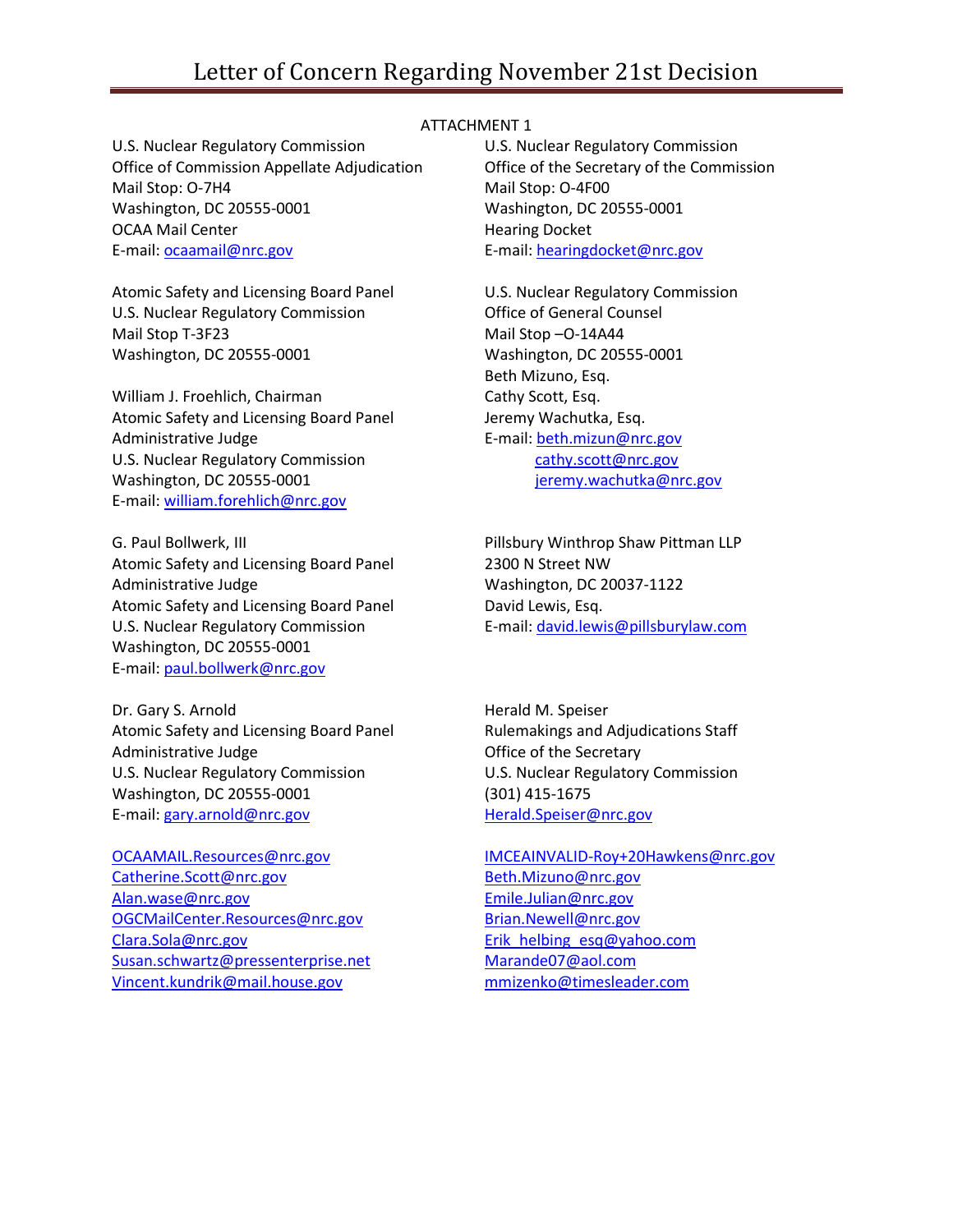Attachment  $2<sup>1</sup>$ 

RICO Definition Extracts<sup>2</sup>

- RICO 109: The RICO statute expressly states that it is unlawful for any person to conspire to violate any of the subsections of 18 U.S.C.A. § 1962. The government need not prove that the defendant agreed with every other conspirator, knew all of the other conspirators, or had full knowledge of all the details of the conspiracy. Delano, 825 F. Supp. at 542. All that must be shown is: (1) that the defendant agreed to commit the substantive racketeering offense through agreeing to participate in two racketeering acts; (2) that he knew the general status of the conspiracy; and (3) that he knew the conspiracy extended beyond his individual role. United States v. Rastelli, 870 F. 2d 822, 828 (2d Cir.), cert. denied, 493 U.S. 982, 110 S. Ct. 515, 107 L. Ed. 2d 516 (1989).
- Prosecution: To successfully prosecute for RICO it must be shown that members of a criminal enterprise engaged in a [pattern of racketeering](https://www.federalcharges.com/racketeering-laws-charges/) that had an effect on interstate commerce. Those elements need to be broken down for an explanation:
	- 1. Criminal Enterprise Any organization that works together over time and has an organizational structure with one or more persons making decisions for the organization. The enterprise can have either an illegal or a legal purpose.
	- 2. Pattern of Racketeering The members of the organization must have engaged in ongoing illegal activity. At least two predicate crimes (explained below) must have been committed. Two separate and unrelated crimes are not considered a pattern of racketeering. There must be some kind of ongoing scheme of criminal activity.
	- 3. Effect on Interstate Commerce This merely refers to anything that has any effect on commerce when that effect is not entirely limited to one state. Any economic activity of any substance normally meets the criteria.
- Predicate Crimes: RICO charges cannot be filed against people who engage in any criminal activity. The statute lists particular criminal activity. The underlying crimes that can trigger RICO charges are called predicate crimes. Some examples of the listed crimes are:
	- Money laundering
	- Extortion
	- Gambling
	- Murder
	- Bribery

l

- **•** Securities Fraud
- Dealing in obscene material
- Drug trafficking
- Embezzlement

<sup>&</sup>lt;sup>1</sup> <https://www.justice.gov/usam/criminal-resource-manual-109-rico-charges>

<sup>&</sup>lt;sup>2</sup> <https://www.federalcharges.com/understanding-rico-conspiracy-charges>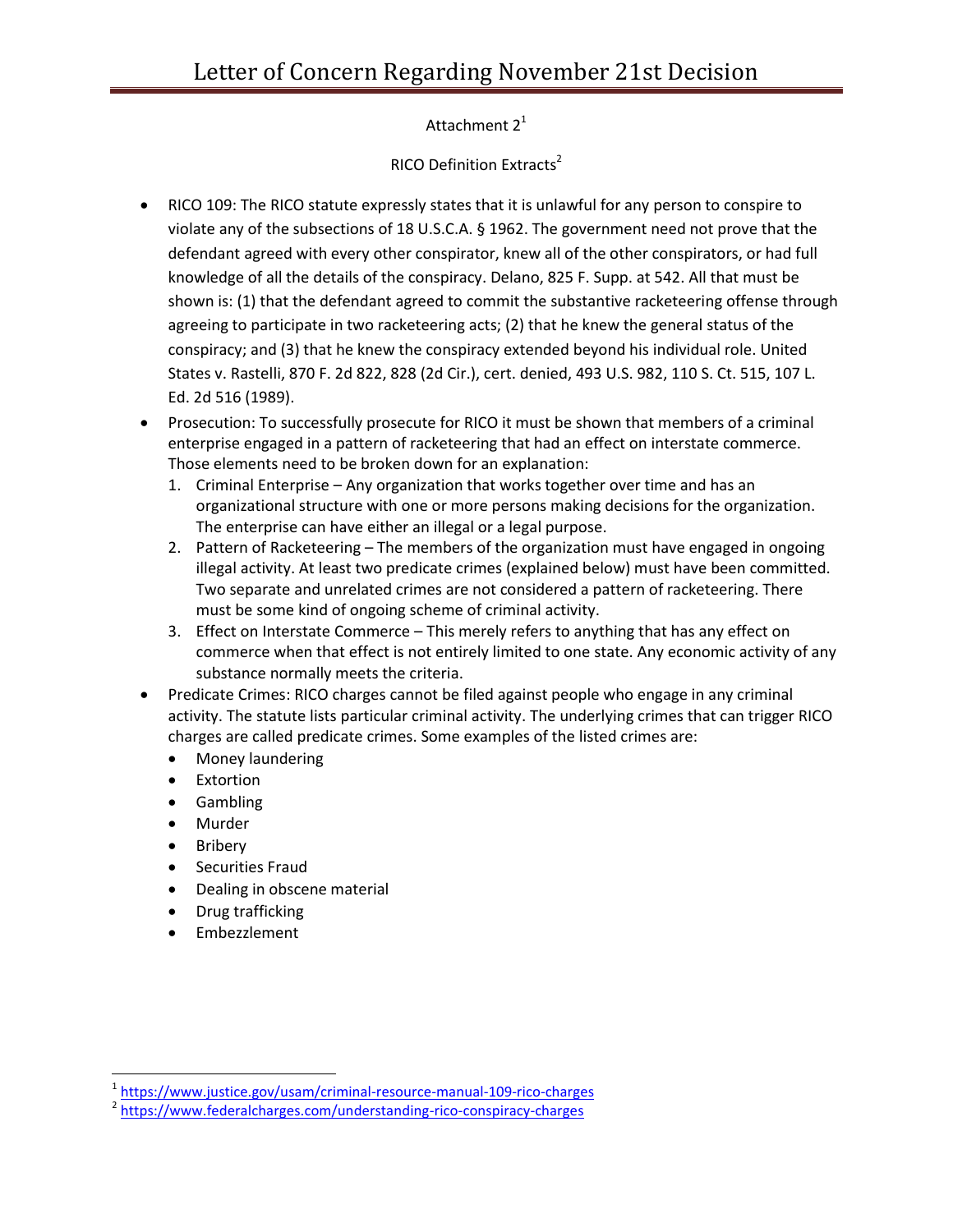# Attachment 3

## Published Notes

- June 7, 2016, Morning call, Scott Kraus: ALENTOWN Talen Energy has determined it is cost-effective to add natural-gas-burning capability to its Montour County coal plant, even if it takes a \$70 million capital investment to convert the plant, not including the cost of extending a 15-mile natural gas pipeline to its front door. Low natural gas prices have made purely coal-burning plants such as Montour <sup>3</sup>less attractive because they are more costly to operate.
- **•** Dec 5, 2016, Joe Sylvester: WASHINGTONVILLE<sup>4</sup> Talen Energy Corp. is delaying modification of its coal-fired power plant into a natural gas co-firing plant while the company further evaluates the estimated \$70 million project, a company spokesman confirmed on Monday. According to the company's third quarter financial report, company officials plan to consider the Brunner Island Unit 3 modification in York County before making a decision on the Montour Steam Electric Station near Washingtonville. "There is no current timetable for completing the Montour project, and the company has excluded the estimated \$70 million capital cost from its forecasted capital expenditures," the report states.
- December 7, 2016, Morning Call, Scott Kraus: CEO Paul Farr out as Riverstone completes Talen Energy takeover<sup>5</sup>. The brief, tumultuous life of Talen Energy Corp. as a standalone public company ended Tuesday, clouding the company's future in Allentown. The power generation and marketing company — based at the Plaza at PPL Center at Ninth and Hamilton streets — began as the fourth-largest independent electricity producer in the United States when it was spun off from PPL Corp. in June 2015. It was purchased for \$1.8 billion or \$14 a share, Tuesday by Riverstone Holdings LLC, an energy-focused private equity firm in New York City that has few ties to the Lehigh Valley other than the staff it inherits from Talen. Ralph Alexander was named president and CEO of Talen, replacing Paul Farr, who came from PPL Corp. Alexander, who was on Talen's board of directors, is a Houstonbased partner at Riverstone and had a 25-year career at gas and oil company BP before joining the private equity firm. Two other top Talen executives — Jeremy McGuire, chief financial officer and chief accounting officer and James Schinski, chief administrative officer — also will leave the company. Farr signed a \$21 million "golden parachute" severance agreement last year, to be triggered if he is let go after the transaction closes. McGuire's severance deal totaled \$4.7 million, while Schinski's totaled \$2.8 million, according to Securities and Exchange Commission filings.

 $\overline{a}$ 

<sup>&</sup>lt;sup>3</sup> <http://www.mcall.com/news/breaking/mc-talen-montour-plant-natural-gas-20160607-story.html>

<sup>&</sup>lt;sup>4</sup> [http://www.dailyitem.com/news/local\\_news/talen-delays-montour-plant-gas-conversion/article\\_3153990b](http://www.dailyitem.com/news/local_news/talen-delays-montour-plant-gas-conversion/article_3153990b-e573-5238-b176-32b95c6a94f6.html)[e573-5238-b176-32b95c6a94f6.html](http://www.dailyitem.com/news/local_news/talen-delays-montour-plant-gas-conversion/article_3153990b-e573-5238-b176-32b95c6a94f6.html)

<sup>5</sup> <http://www.mcall.com/business/energy/mc-talen-riverstone-takeover-complete-20161206-story.html>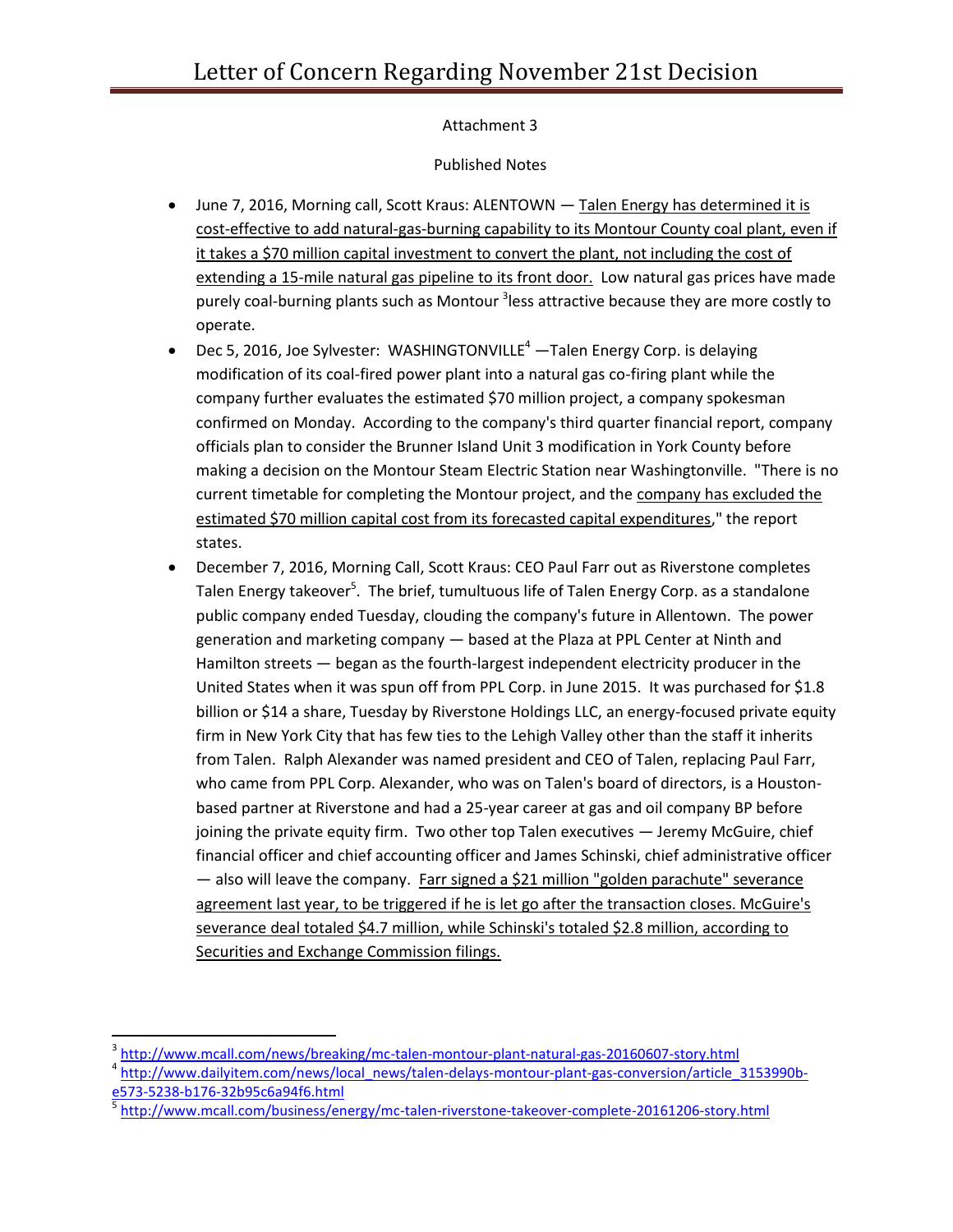**Introduction:** It is circumstantial; however, public documentation regarding the Riverstone Holdings LLC takeover of Talen Energy on more than one occasion indicated that no operational changes were included in the \$14 per share buy-out deal noted above and in previous posts. Yet in less than six months, within hours of the deal and license was secured, Riverstone Holdings LLC/Talen Energy removed a \$70 million capital authorization for the Montour Steam Electric Plant conversion to gas. Is this a coincidence? The Securities and Exchange Commission knew, NRC knew, the CEO knew, yet it appears that the public was misled. Is this turn of events, i.e., that which might have prompted Riverstone Holdings LLC/Talen Energy to force SUNSI security, fraudulent? Will there be other cases such as this in our near future?

The Talen Energy CEO and other members of the executive staff lost \$341 Million in 2015, Riverstone Holdings LLC experienced a \$300 Million "clawback," and the good people working at the Montour Steam Electric Station, Washingtonville, PA a 1,504 MW generating capacity plant will be facing possible unemployment. This exclusion of \$70 Million in capital investment happens even though Talen Energy told Washingtonville representatives that they would secure their future given the planned conversion. If this plant faces closure, due to increased cost of generation, the impact to institutions that depend on this source of energy as their disaster backup for power generation could be at risk.

Therefore, does the RICO act apply? Riverstone Holdings LLC/Talen Energy is an enterprise, securities exchange and commitments are involved, The CEO and his immediate staff control the capital budget, and Riverstone Holdings LLC wants to show a reasonable profit in 2016. Is this profit at the expense of their holdings? The same holdings that they claimed they would not sacrifice.

In addition, as for what we know, Farr signed a \$21 million "golden parachute" severance agreement last year, to be triggered if he is let go after the transaction closes. McGuire's severance deal totaled \$4.7 million, while Schinski's totaled \$2.8 million, according to Securities and Exchange Commission filings. Does this transaction indicate a payoff for compliance?<sup>6</sup>

**Probable Causality:** Talen CEO, CIO and CFO had prior knowledge of the capital investment portfolio; they signed their severance agreements and received money with/from Riverstone Holdings LLC with prior knowledge. In addition, they made commitments to Montour representatives that the \$70 Million was committed to Montour, and they then rescinded the investment coincident with Riverstone Holdings LLC license transfer and deal consummation. Further, the Talen executives knew that they were leaving the enterprise with about \$25 Million. It would appear, that Talen executives were aware of the Riverstone Holdings LLC intent to show a profit in 2016 through 2017, and further that Riverstone Holdings LLC intended to walk away from the Montour upgrade, most likely included in the SUNSI documents, which we were not allowed to see.

 $\overline{\phantom{a}}$ 

 $^6$  Georgetown University Law Center, Scholarship @ GEORGETOWN LAW, 2016, Cultures of Compliance, Donald C. Langevoort, Georgetown University Law Center, [langevdc@law.georgetown.edu,](mailto:langevdc@law.georgetown.edu)  <http://scholarship.law.georgetown.edu/cgi/viewcontent.cgi?article=2812&context=facpub>